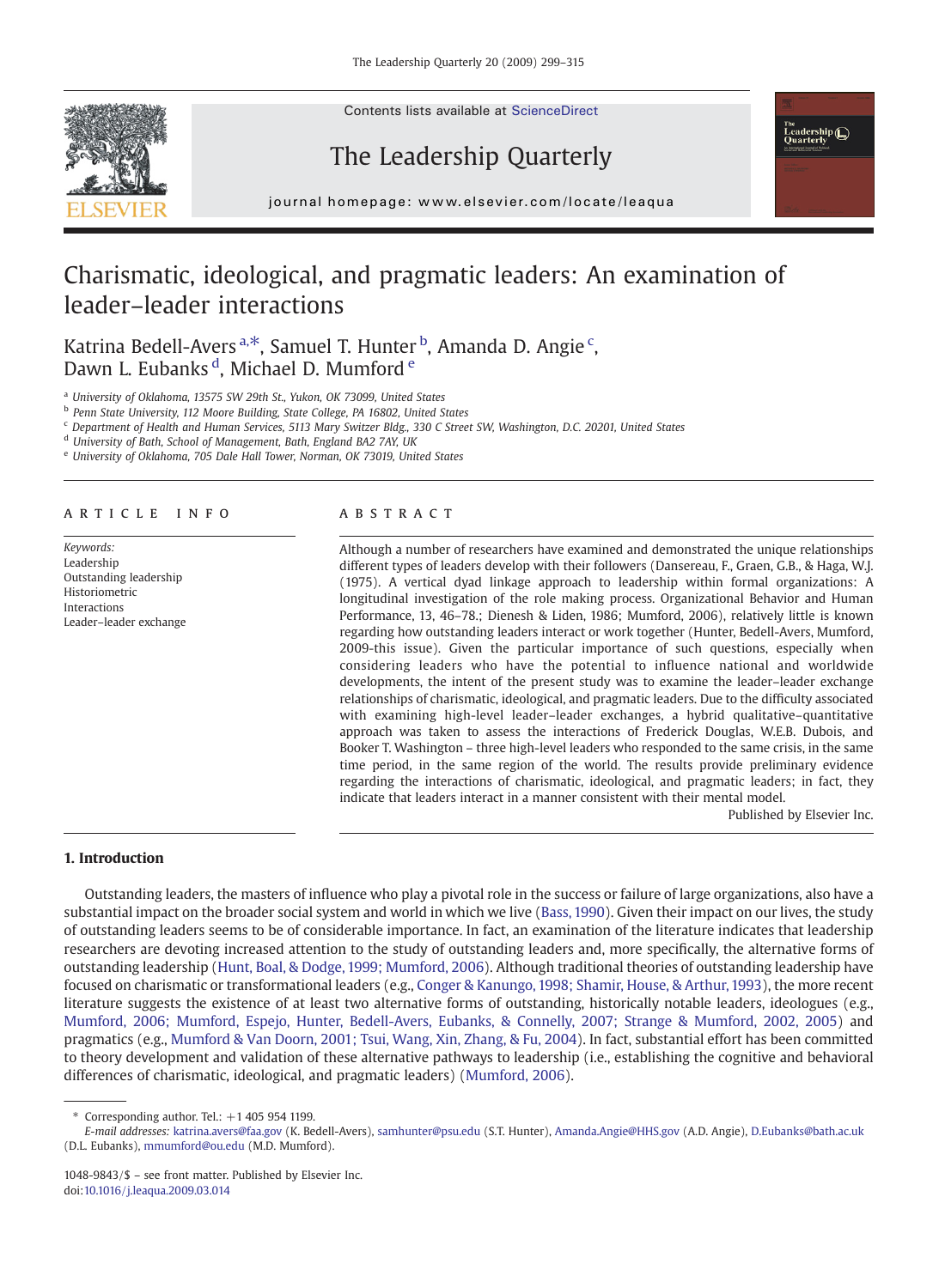### Table 1

Summary of differences among charismatic, ideological, and pragmatic leaders.

|             | Crisis conditions | Sense-making    | Type of experience | Targets of influence | Locus of causation        |
|-------------|-------------------|-----------------|--------------------|----------------------|---------------------------|
| Charismatic | Ordered           | Future vision   | Positive           | <b>Masses</b>        | People's actions          |
| Ideological | Chaotic           | Past vision     | Negative           | Base Cadre           | Situational influences    |
| Pragmatic   | Localized         | Problem-solving | Both               | Elites               | Both people and situation |

Integral to the distinctions drawn between these alternative forms of outstanding leaders is the notion that underlying these three forms – charismatic, ideological, and pragmatic – are differences in how leaders construe, or make sense of, crises that give rise to the opportunity for outstanding leadership ([Bligh, Kohles, & Meindl, 2004; Drazin, Glynn, & Kazanjain, 1999; Halverson,](#page--1-0) [Holladay, Kazra, & Quinones, 2004; Hunt et al., 1999; Mumford, 2006\)](#page--1-0). Accordingly, substantial evidence indicates that charismatic, ideological, and pragmatic leaders are, indeed, characterized by differential cognitive orientations and use different methods of influence [\(Bedell-Avers, Hunter, Angie, & Vert, 2006; Ligon, Hunter, & Mumford, 2008; Mumford, 2006; Mumford et al., 2007;](#page--1-0) [Bedell-Avers, Hunter, & Mumford, in press; Mumford, Bedell-Avers, Hunter, Espejo, & Boatman, 2006; Strange & Mumford, 2002](#page--1-0)). Despite the clear observable distinctions witnessed among these three leader types, it should be noted that instances of mixed type leadership do occur (e.g., leaders evidencing both charismatic and ideological behavior) [\(Strange & Mumford, 2002](#page--1-0)). That said, to obtain a clear understanding of these three pathways, most studies have only considered leaders that could unambiguously be classified as charismatic, ideological, or pragmatic (e.g., [Bedell-Avers et al., 2006; Bedell-Avers et al., 2008; Ligon et al., 2008;](#page--1-0) [Mumford, 2006; Mumford et al., 2007; Mumford et al., 2006](#page--1-0);). Accordingly, [Mumford \(2006\)](#page--1-0) and colleagues ([Bedell-Avers et al.,](#page--1-0) [2008\)](#page--1-0) summarize the underlying cognitive differences in terms of five key mental-model features that seem to dictate the charismatic, ideological, and pragmatic leader's response to crises: (1) crisis condition, (2) sensemaking, (3) type of experience, (4) targets of influence, and (5) locus of causation. A summary of these differences may be seen in Table 1.

## 1.1. Charismatic leaders

To understand the differences that exist between charismatic, ideological, and pragmatic leaders, one must consider the cognitive framework that appears to shape each leader's method of influence. Charismatic leaders, for example, are defined by their focus on a future-oriented timeframe – a focus that is most often evidenced by their use of an emotionally evocative, future oriented vision. In fact, charismatics appear to use their vision to provide a sense of shared experience and shared future as they appeal to the masses (e.g., [Conger & Kanungo, 1998; Fiol, Harris, & House, 1999\)](#page--1-0). President John F. Kennedy provides an excellent communication sample that reveals his cognitive orientation in his unforgettable challenge to every citizen to "ask not what your country can do for you—ask what you can do for your country."([Kennedy, 1961](#page--1-0)). In this instance, Kennedy demonstrates his (1) future-orientation, (2) influence over the masses (American citizens), and (3) identification of people's actions as critical change agents. In fact, an examination of the empirical literature provides additional evidence bearing on the charismatic leader's method of influence. For example, charismatic leaders tend to be unusually skilled at engaging others in the vision they are advocating and most often use emotional persuasion, eloquence, a focus on followers' personal needs, or a focus on followers' social needs to appeal to followers (e.g., [Deluga, 2001; Mumford, 2006\)](#page--1-0).

# 1.2. Ideological leaders

Although similar in some ways (i.e., use vision-based leadership), ideologues make sense of situations using a very different cognitive framework ([Strange & Mumford, 2002](#page--1-0)). In fact, an examination of ideological leaders indicates the ideologue's vision is based or founded on the past rather than the future. For example, ideological leaders develop emotionally evocative, traditionoriented visions that place an emphasis on a shared collective past and the values and standards necessary for a just society (e.g., [Mumford et al., 2007; Strange & Mumford, 2002; 2005;](#page--1-0)). Characteristically, ideologues rally follower support by actively rejecting situational causes of injustices. Accordingly, the ideologue's visionary appeal is often focused toward developing a base cadre of followers willing to make strong commitments to the cause. In fact, the ideologue's vision is often framed in terms of a mission that emphasizes the importance of shared values and is particularly dependent on groups that share and reinforce the vision he articulates. Thus, it is not surprising to find that ideologues are rigidly committed to beliefs, maintain tight group boundaries, and exhibit an oppositional character that makes it truly difficult to develop a relationship unless trust, loyalty, and attitudinal similarity have been demonstrated [\(Mumford, 2006](#page--1-0)).

## 1.3. Pragmatic leaders

Pragmatic leaders, on the other hand, do not articulate a vision for their followers. Rather, pragmatic leaders focus on current issues and exert their influence through an in-depth understanding and sensitivity to the social system and the causal variables operating [\(Mumford & Van Doorn, 2001\)](#page--1-0). Pragmatics are often considered to be functional problem solvers that consider both situations and people when examining a problem and need for solution [\(Mumford & Van Doorn, 2001; Mumford, 2006\)](#page--1-0). In addition, the pragmatic's method of influence is most often targeted toward elite individuals invested in the problem and the solution. In such situations, the pragmatic places a premium on performance and appeals to followers' functional needs through